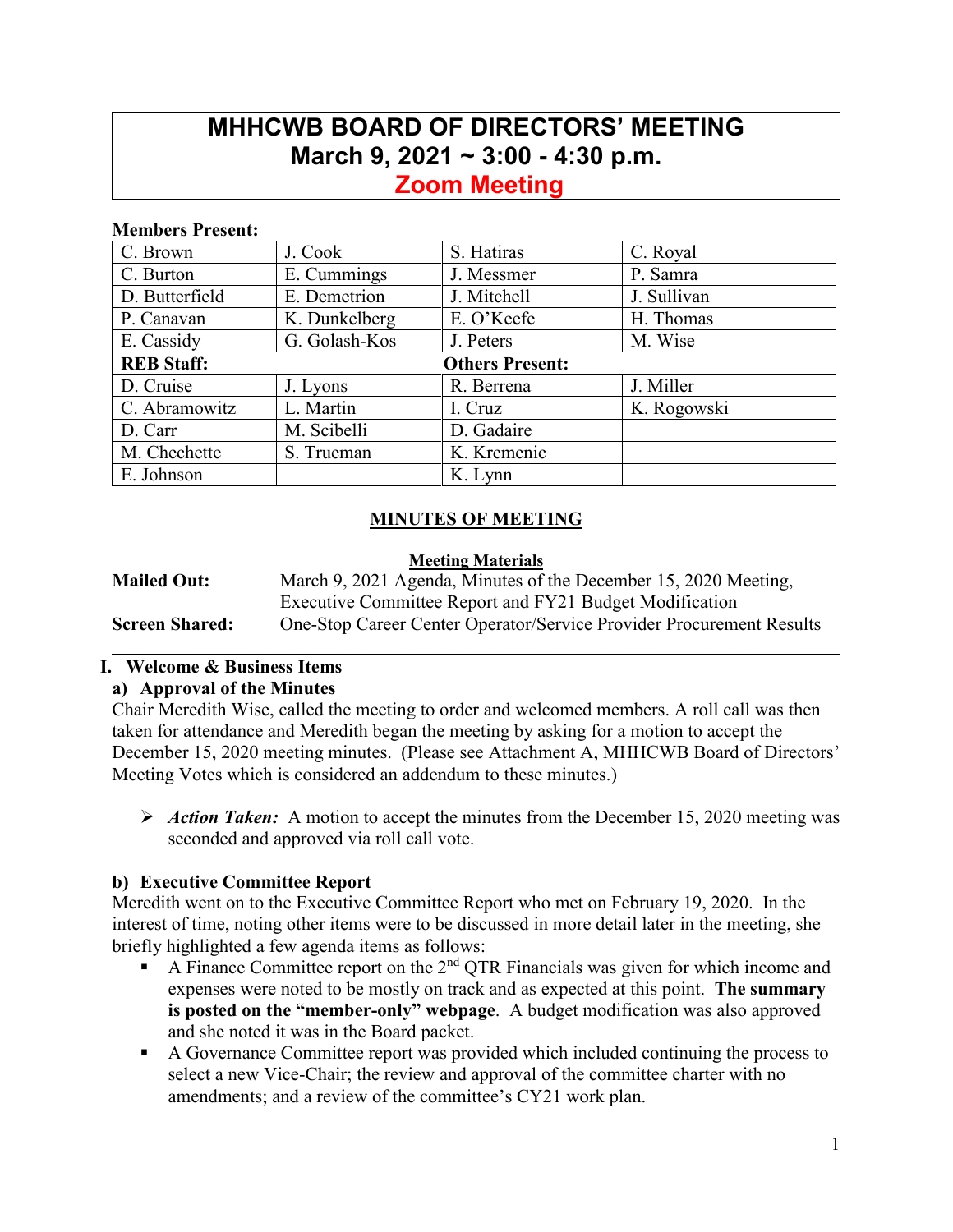- The Strategic Planning Committee meeting report included a review of the 2nd QTR Strategic Plan Scoreboard and on a discussion related to developing innovative approaches and finding new ways to create workable solutions to the challenges facing the workforce as a result of COVID; highlighting occupations in the hardest hit areas of "beauty, bar and restaurant" which are mostly females and lower paid individuals.
- The discussed youth development programs which the Board will continue discussing today in relation to summer programming.

#### **II. One-Stop Career Center Operator/Service Provider Procurement Process**

Meredith first advised the Board that the One Stop Career Center Committee (OCCCC) completed the Career Center Certification process outlined in the One-Stop Career Center Certification Policy and in accordance with Mass Workforce Issuance 100 DCS 17.103.2. She then turned the meeting over to Christine Abramowitz who presented an in-depth Power Point presentation on the OSCCC Operator Service Provider procurement process (which is an addendum to the minutes). She reviewed the following:

- Purpose of the RFP
- Review Process Timeline
- Review Team Make-Up Considerations
- Review Team Members
- **Proposal Review Criteria**
- Review Team Meeting Process and Discussion Points

Which led to the following Action Items:

- *Action Taken:*A motion to approve MassHire Springfield as Operator/ Service Provider of the One-Stop Career Center in Springfield for the 4-year Charter period, subject to an annual review, re-chartering and re-contracting renewal process *was seconded and approved, with abstentions as noted in Attachment A.*
- *Action Taken:*A motion to approve MassHire Holyoke's as Operator/Service Provider of the One-Stop Career Center in Holyoke for the 4-year Charter period, subject to an annual review, re-chartering and re-contracting renewal process *was seconded and approved, with abstentions as noted in Attachment A*.

#### **III. President & CEO Report**

Meredith turned the meeting over to David Cruise, who first welcomed new Board member Ed O'Keefe from Local 63. He also thanked and congratulated Kevin Lynn and David Gadaire and their team for their hard work on the re-chartering of the Career Centers. David went on to the Governor's FY'22 budget highlighting an increase from \$6.9M across two line items to over \$15M.a new initiative called the "Career Technical Initiative" that has been to be initially piloted in vocational technical schools to address skills gaps in various trades and other key occupations to train adult learners in evening hours (5-9pm) as well as non-vocational high schools students in late afternoon hours (2-5pm). He also spoke on the following: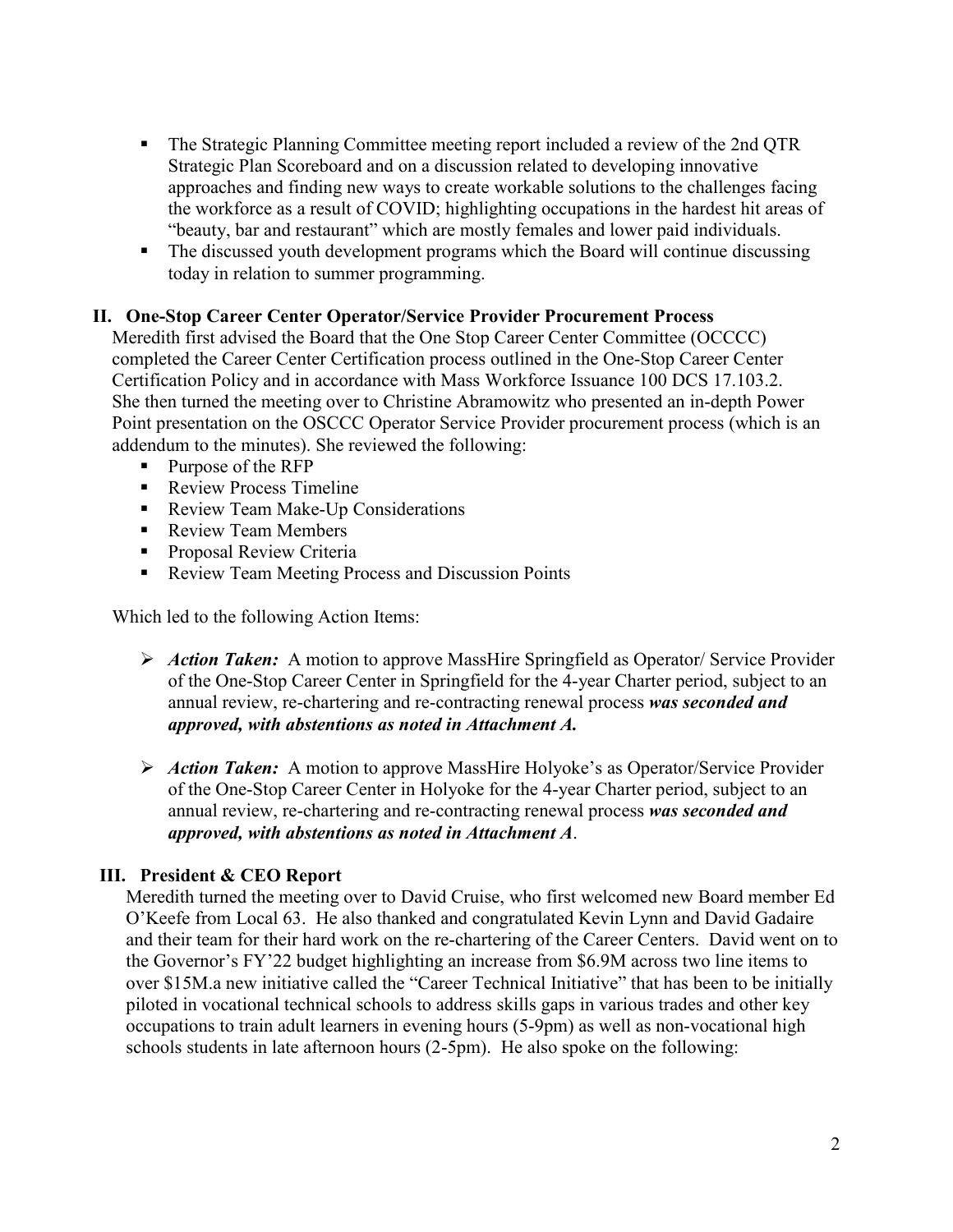- He noted and thanked Steve Trueman and his team on their hard work on the US DOL COVID-19 National Emergency Humanitarian Assistance Grant, advising that MHHCWB was asked to be the statewide operator for this \$7M initiative.
- The MassHire Hampden County Workforce Board has been award a \$500k grant through the Executive Office of Housing and Economic Development in partnership with the Federal Cares Act to develop and implement a Virtual Manufacturing training program. The Virtual Manufacturing training is for individuals that have lost their employment or are now under-employed due to COVID. The program will be implemented across Western MA in the Berkshire, Franklin/Hampshire and Hampden Counties. The training is targeted towards individuals, especially women, who were employed in highly impacted industries such as food and accommodations, retail and tourism. He thanked Larry Martin for his work designing, coordinating and organizing the work for this grant.
- David, noted that MassHire Hampden and MassHire Franklin Hampshire County Workforce Boards applied for a \$375k multi-year Healthcare Workforce Hub Grant to increase the capacity of medical assisting and medical interpreting programs at the three local community colleges. Funding would cover tuition and fees for 45 students enrolled in these two programs should we be awarded the grant.
- **Lastly, David reported on a new 3-year grant from the US Department of Defense called** 'MassBridge' which is program that will work with existing vocational programs, high schools, community colleges, and supporting universities, to connect and engage students to encourage them toward careers in manufacturing technologies.

### **IV. MHHCWB Summer 2021 Youth Employment Program: Engaging Our Future Workforce**

Meredith first spoke on the challenges for our youth to gain summer employment which opened up a robust discussion with members. Youth Council Chair Cleveland Burton commented on his view that he slowly sees a return back to in-person school as well as inperson summer jobs although we are not quite there yet. Christine noted the more than \$50k increase in state summer jobs funding to serve over 700 youth in the region and that CommCorp has once again developed virtual project-based and career pathway learning options to supplement local projects and placements. She also noted that members can assist by hiring a Youth outright to help with required private sector match to the summer slots; be a worksite which can be in-person, hybrid or virtual depending on where a company is at; support sector project-based learning; provide career exploration opportunities; participate in job shadows/informational interviewing activities and lastly to be on a panel in CommCorp planned "Career Chats". Members spoke of activities they were aware were occurring and/or had agreed to participate in (Universal Plastics and The Urban League). Meredith thanked everyone for their contribution to the discussion and Christine can share collateral as it becomes available.

With no further business, Meredith called the meeting to a close at about 4:35p.m.

Submitted by David Cruise